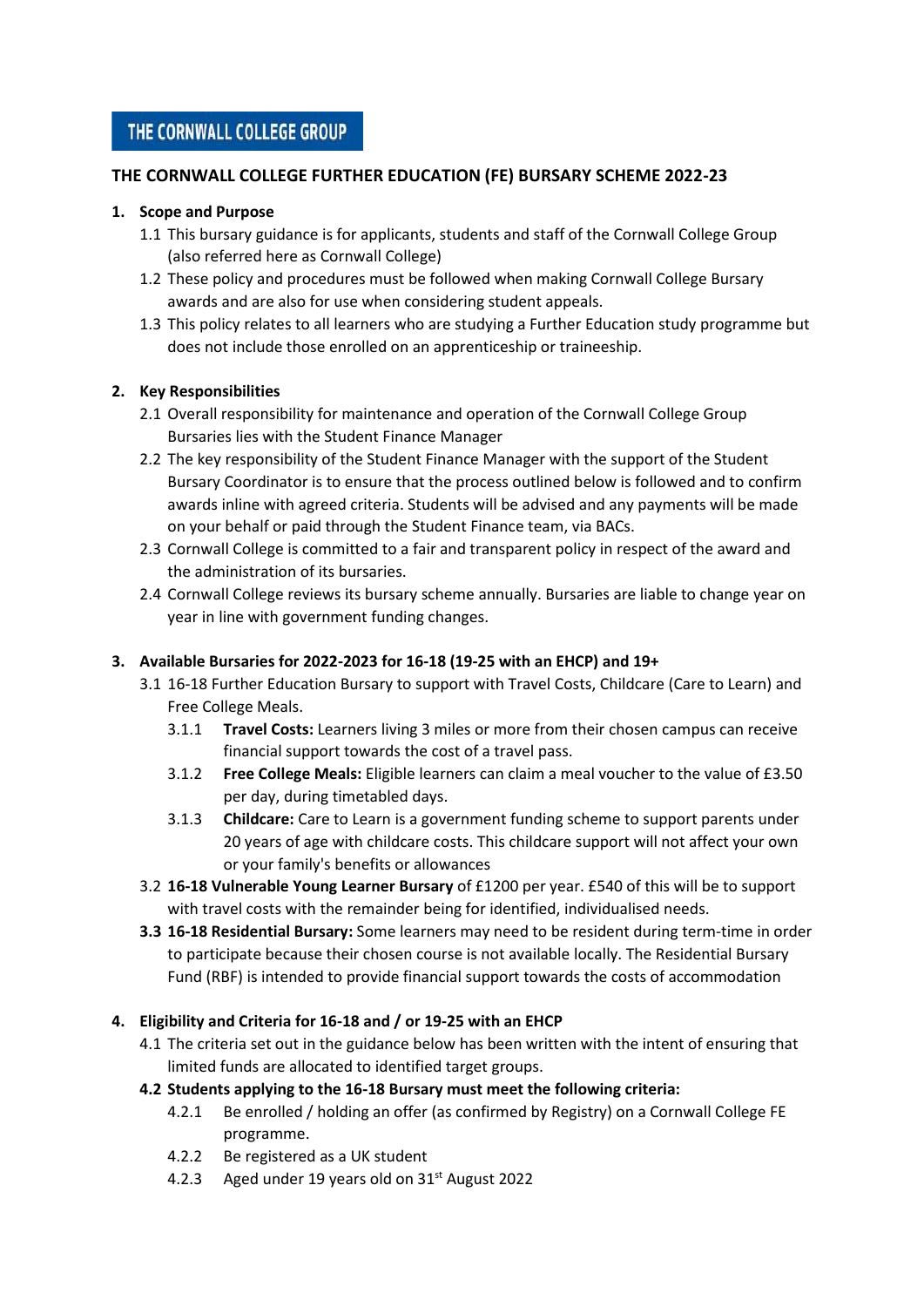- 4.2.4 Have a combined household income of less than £35,000. Learners will be assessed on the annual gross taxable household income of all members of the household. Awards will not be made where a learner's household income is above the threshold.
- 4.2.5 Eligibility for Free College Meals will have a household income of lower than £16,190 (If receiving Universal Credit, net earnings will not exceed £7,400 per annum). Learners who are in receipt of benefits in their own right will also qualify.
- 4.2.6 Childcare support from Care to Learn is for those learners aged 16-20. Eligibility is not income based but the child (ren) must be placed in an OFSTED registered childcare provider.
- 4.2.7 To receive a Vulnerable Young Learner Bursary the learner must be; in care, a care leaver, or receiving Income Support or Universal Credit due to financially supporting themselves.
- 4.2.8 To qualify for a Residential Bursary the learner must have a daily travel time of 2 or more hours form their campus of study. Combined household income must be below £40,000 for this specific bursary.

# 5. **Available Bursaries for 2022-2023 for 19+ (Adults)**

- 5.1 19+ Further Education Bursary to support with tuition fees, learner travel, childcare, essential equipment and resources, trips, professional memberships.
	- 5.1.1 **Tuition Fees**; Depending on age, qualifications undertaken and/or benefits/allowances claimed learners may not have to pay tuition fees. In certain circumstances, learner's tuition fees may be funded by the FE Bursary Support Fund. Learners will need to check with the central Registry Office on campus to see if they are eligible for fee remission or an Advanced Learner Loan.
	- 5.1.2 **Mileage**: Support to assist with transport is available to learners aged 19 or over at the start of their course. Learners will receive a monthly contribution towards fuel costs. This is set at a refund of 30 pence, per mile and capped at £80 per month for those learners who live 3 miles from their campus. We are unable to support learners living within a three-mile radius of the campus they are attending. We will calculate your round trip for the days that you attend timetabled sessions at College. All mileage allowances are paid direct to the learner, in arrears, after the month end.
	- 5.1.3 **Childcare**: Assistance may be granted towards the cost of childcare for eligible learners with dependent children aged up to 14 years (18 for children with a disability). Support will be considered only for Ofsted registered childcare. Informal childcare (e.g. provided by a relative) cannot be supported. Learners who have an unemployed partner will not normally be supported with Childcare funding. Funding will be limited to a maximum of £6.00 per hour. Please check that there are no price increases intended for the forthcoming year. Payment is for time-tabled tuition hours only. You must utilise any free nursery hours you already have. The fund will support any hours required above those. Childcare assessments may be subject to change once your timetable has been confirmed. If the stated hours on your application form are more than your confirmed timetabled hours your childcare allocation will be reduced accordingly. If you decide to change providers the College is unable to pay notice given to your childcare provider. This cost will have to be met by the learner. All learners supported with childcare costs are expected to pay for all ancillary charges e.g. nappies, trips out etc. The Fund is unable to pay for childcare if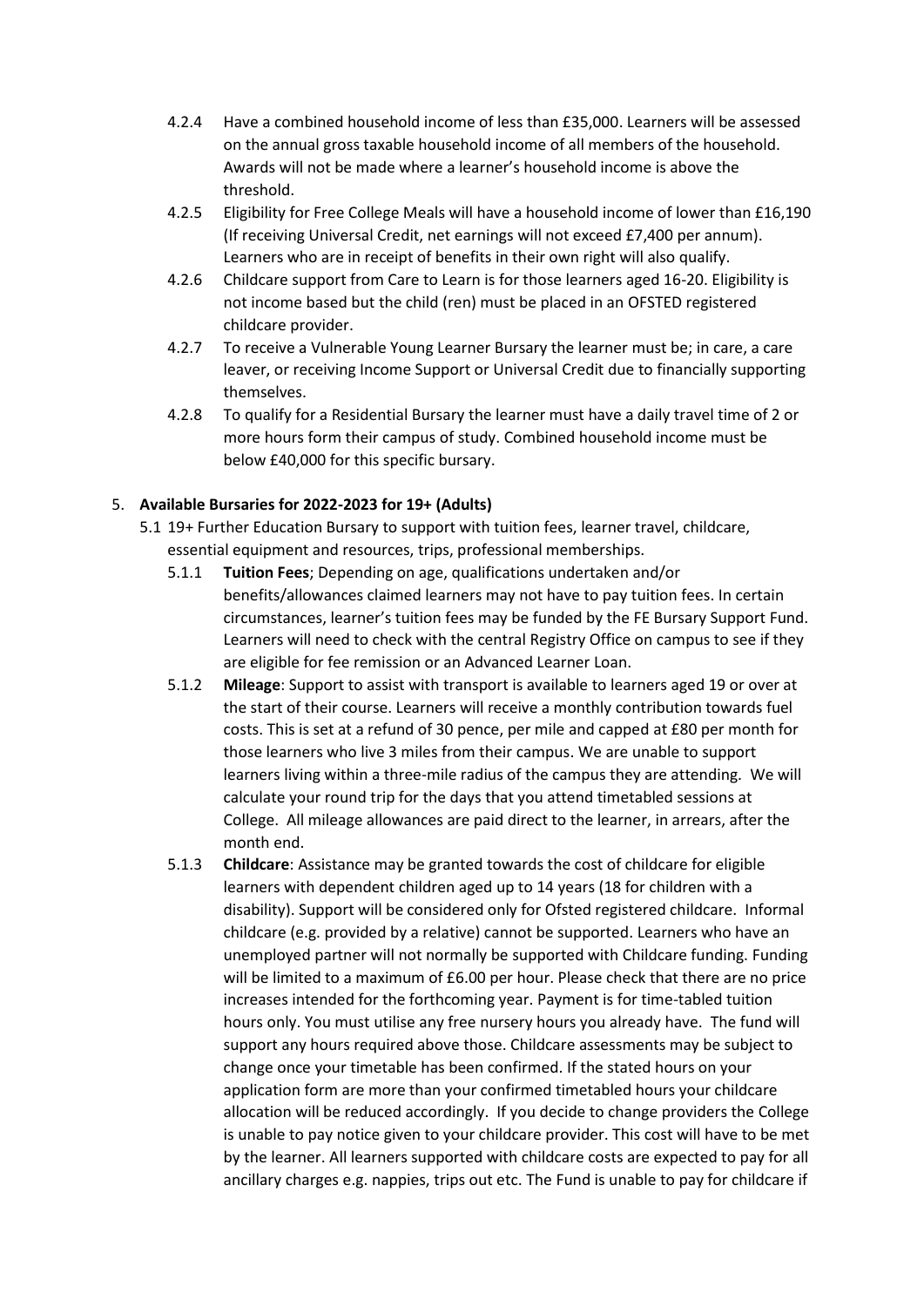the learner is absent from College and has not contacted their tutor or Student Finance to report the circumstances or illness; in such cases the learner will be expected to pay 100% of the cost of the childcare for the duration of the absence. Payments for childcare will be made directly to the childcare provider monthly, in arrears, upon receipt of a timesheet. Retainers for the summer holiday period is not covered by the FE Bursary Fund. *Please do not assume childcare will be paid until you receive a letter stating how much support has been allocated to you.*

- **5.1.4 Essential Equipment and Resources:** in some instances, you may require essential equipment and resources to complete your course. The College can purchase these on the learner's behalf through our own suppliers. No refunds will be made for purchases that have not been assessed and approved by the Student Finance team. Learners can apply to loan a College Laptop for the duration of their studies and these are issued on a first come first served basis.
- 5.1.5 **Residential Access Fund**. The Residential Access Fund (RAF) is intended to provide financial support towards the costs of accommodation for those aged 19+. Please contact the Residential team for further information. This is not a bursary to support a permanent move. You are expected to retain your home address.

## **6. Eligibility Criteria for learners aged 19+**

- 6.1 The criteria set out in the guidance below has been written with the intent of ensuring that limited funds are allocated to identified target groups.
- 6.2 Students applying to the 19+ Adult Bursary must meet the following criteria:
	- 6.2.1 Be enrolled / holding an offer (as confirmed by Registry) on a Cornwall College FE programme.
	- 6.2.2 Be registered as a UK student
	- 6.2.3 Be aged 19 years old from 1<sup>st</sup> September 2022
	- 6.2.4 Have a combined household income of £40,000 or less per annum. Where a learner lives with a partner the income of both the learner and the learner's partner will be used for the calculation. Where a learner is aged 19 or over, and lives with their parent (s), each case will be assessed individually to decide whether the learner is dependent on their parents.
	- 6.2.5 Bursary payments will only be released if attendance is 90% or more. If attendance falls below this level, financial assistance will be withheld.
	- 6.2.6 The Residential Access Fund is specifically for those campuses that deliver specialist provision. This is only available if the learner's chosen course is not available locally, and the learner lives more than 2 hours travel time and they may need to be resident during term-time in order to participate. Learners receiving Housing Benefit are not eligible.

#### **Administration Process for 2022-23 for FE Bursaries administered by Cornwall College**

#### **7. Application:**

- 7.1 All bursary applications are to be made online to the College's Bursary Portal (Pay My Student) via the College's website.
- 7.2 The opening date for applications will be  $1<sup>st</sup>$  June 2022.
- 7.3 The number of bursaries are limited and therefore meeting the eligibility criteria cannot guarantee an award. Bursaries will be awarded on a first come, first served basis. In the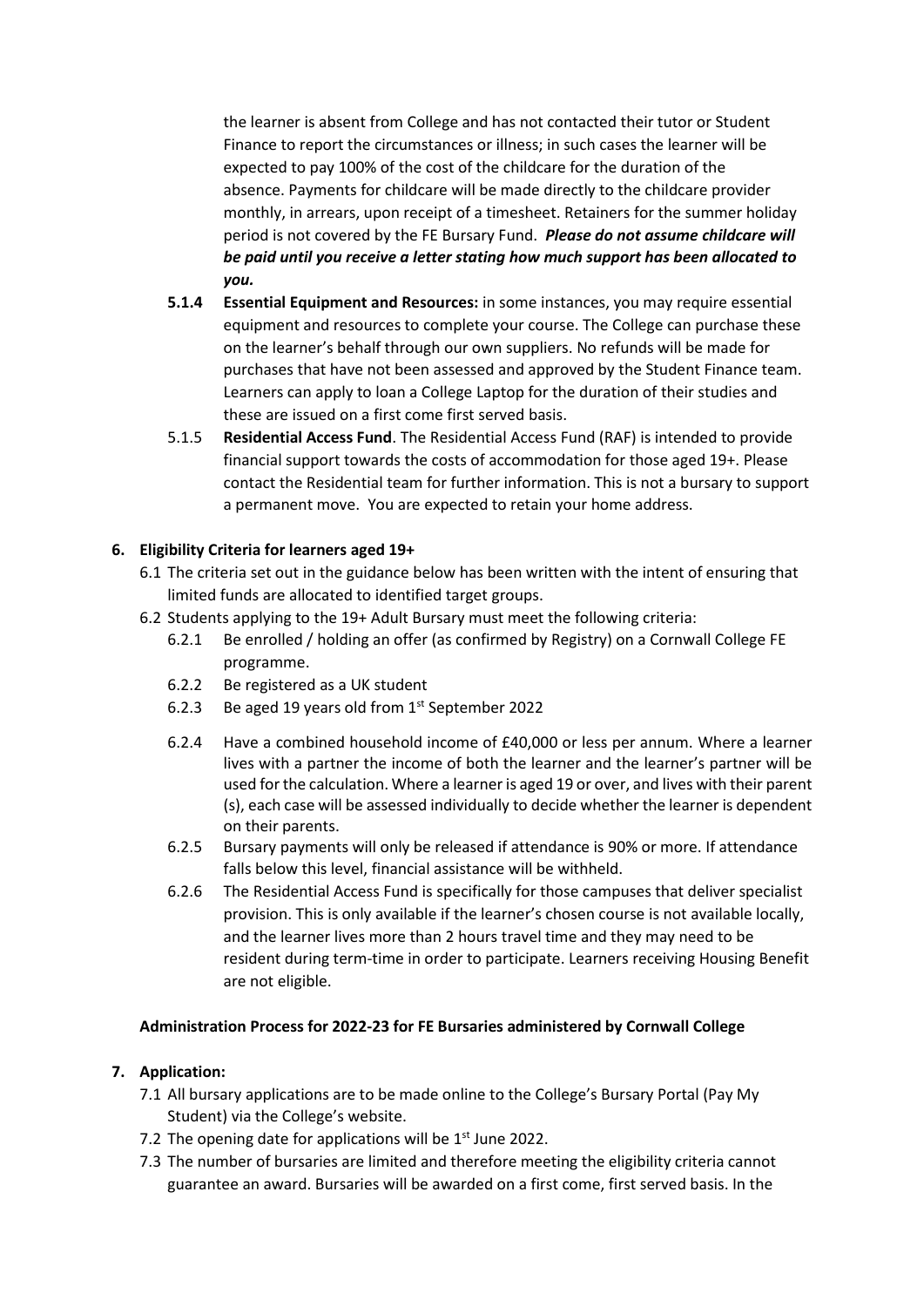event of more funds becoming available, we will use the date of the initial application to make a final decision.

- 7.4 Bursaries are awarded at the discretion of the Cornwall College Group and are not a student entitlement.
- 7.5 Applications will be processed from 1<sup>st</sup> June 2022 and learners notified within 28 days of application. All learners will be notified of any bursary decisions and updates via the email address used on the college application form.

#### **8. Assessment of Application**

- 8.1 Learners will be assessed on the annual gross taxable household income of the learner, the learner's partner or the learner's parents as appropriate. Awards will not be made where a learner's household income is above the threshold.
- **8.2** Where a learner lives with a partner the income of both the learner and the learner's partner will be used for the calculation
- **8.3** Where a learner is aged 19 or over, and lives with their parent(s), each case will be assessed individually to decide whether the learner is dependent on their parents
- **8.4 Evidence required to show household income could include any of the following:** P60 issued by current employer dated April 2022. Universal Credit, x 3 full award details, for 3 consecutive months Feb / Mar / April 2022. All awards must show your name, address, the amount you were awarded and include all deductions and earnings. Details of finalised accounts for self-employment for 2020/21. Tax credit award letter for 2022/2023 showing finalised income for 2021/2022. Written confirmation of the young person's current or previous looked after status. If you cannot access any of the above documents, you should apply to HMRC for a Certificate of Earnings for 2021/22. This will be accepted. You will need one for each responsible adult of the household*.*

#### **9. Payment**

9.1 **Course Fees:** Any course fees will be paid direct to the College from the Student Finance team

9.2 **Travel Payments**: For 16-18 learners who are travelling on college buses the cost of their bus pass will be paid direct to the travel provider. Adult learners will receive monthly travel reimbursement of 30p per mile, in arrears by BACs, dependent on attendance being 90% or greater.

9.3 **Free College Meals** will be provided by the college up to the value of £3.50 per day.

9.4 **Childcare Payments**. These will be paid direct to the childcare provider from the College. Attendance will be monitored and if falls below 90% payments could be withheld and the learner responsible for any fees incurred.

9.5 **Equipment and Resources**. These should always be purchased by the College unless prior agreement from the Student Finance team.

#### **10. Outstanding fees and other monies owing to Cornwall College**

10.1. Where a student has fees or other monies owing to Cornwall College relating to their studies, Cornwall College may withhold the bursary payment until such time as the outstanding amount has been paid. Please see Cornwall College's Fees Policy for further information about non-payment of fees.